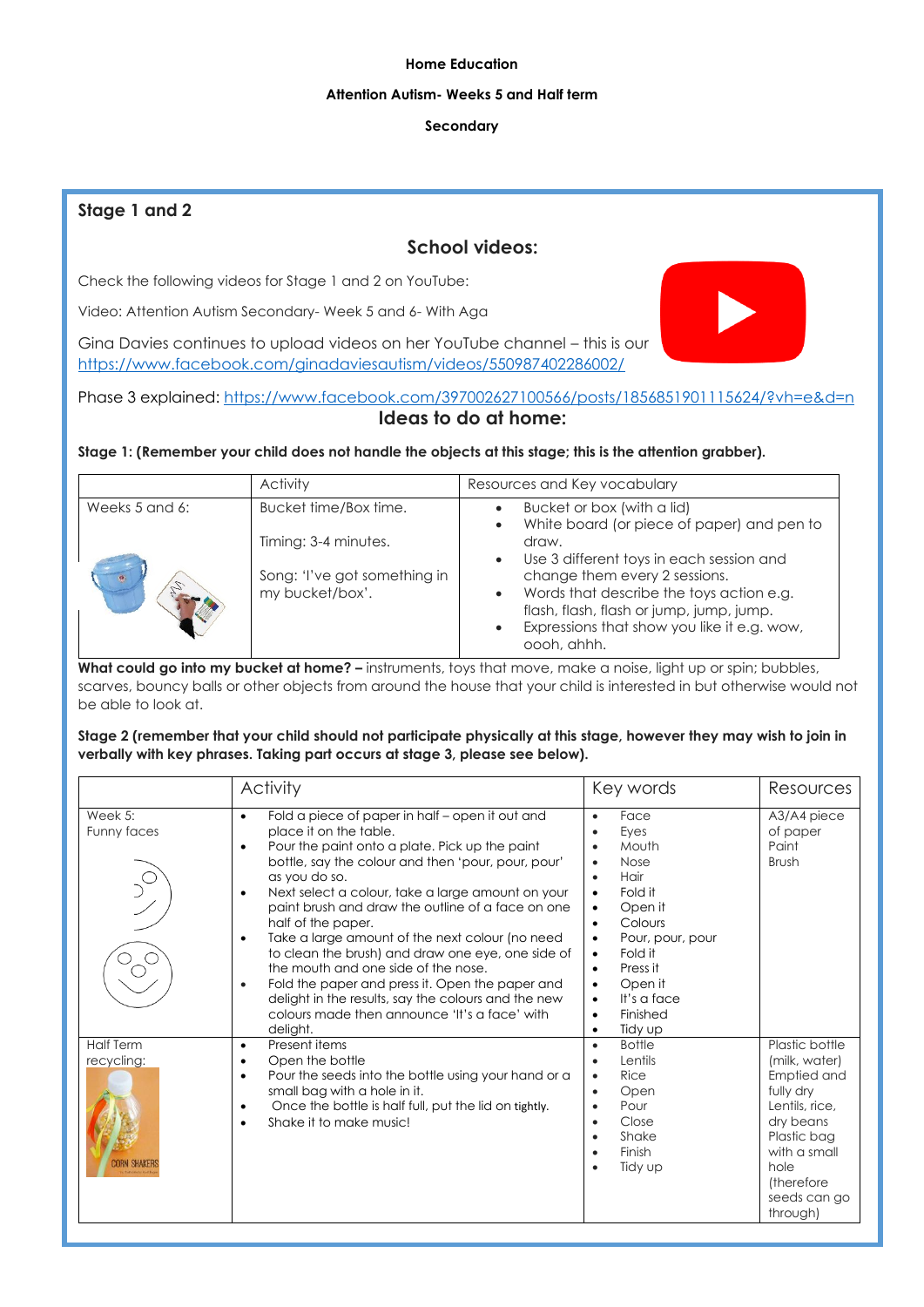#### **Home Education**

#### **Attention Autism- Weeks 5 and Half term**

#### **Secondary**

**Below you will find several suggested activities, please choose the ones which will best suit the needs and interests of your child. The brown and orange boxes contain stage 4 activities which vary in complexity and should only be attempted if your child can sit through stages 1 and 2 and take part in stage 3.** 

## **Stage 3**

The adult leader demonstrates a simple activity, often modelled with another adult in the group. The child/young person is then invited to have a turn. These activities are most engaging when they are big and messy. After the child/young person has had a turn they should move back to their seat and let you tidy up. If your child does not want to take a turn, simple tidy away and move on.

| <b>Activity</b>                                    | Key<br>words                                      | <b>Resources</b>                                                                                                  | <b>Activity:</b>                                                                                                                                                                                                                                                                                                                                         |
|----------------------------------------------------|---------------------------------------------------|-------------------------------------------------------------------------------------------------------------------|----------------------------------------------------------------------------------------------------------------------------------------------------------------------------------------------------------------------------------------------------------------------------------------------------------------------------------------------------------|
| Week 3:<br>Making/popping/touching<br>bubbles!     | Wash<br><b>Bubbles</b><br>Splash<br>Touch<br>Feel | Big bowl or<br>bucket<br>Water<br>Liquid<br>soap<br>Straw<br>Small<br>towel or<br>paper<br>towel to<br>clean face | Adult presents all items<br>1.<br>Adult gets ready the soapy water by<br>2.<br>pouring the water in the big bowl or<br>bucket and then the soap.<br>Adult demonstrates how to blow some<br>3.<br>bubbles<br>Child/young adult has a go<br>4.<br>Adult finishes activity and lets<br>5.<br>child/young adult know.                                        |
| Week 4:<br>This is the way we shake<br>the bottle! | Shake<br>Up<br>Down<br>My<br>turn<br>Your<br>turn | <b>Bottle</b><br>Counters,<br>seeds,<br>lentils,<br>rice, dry<br>beans                                            | Using the same filled bottle, we<br>$\mathbf{1}$ .<br>used in stage 2.<br>Start shaking making a musical<br>2.<br>pattern or just shake to the tune:<br>'This is the way we shake the bottle'<br>Use this tune:<br>https://www.youtube.com/watch?v=4XLQpRI_wOQ<br>3. To finish the activity sing using same<br>tune: 'oh, your turn has finished<br>now' |

**Tidy up after the activity before going to the next stage**

2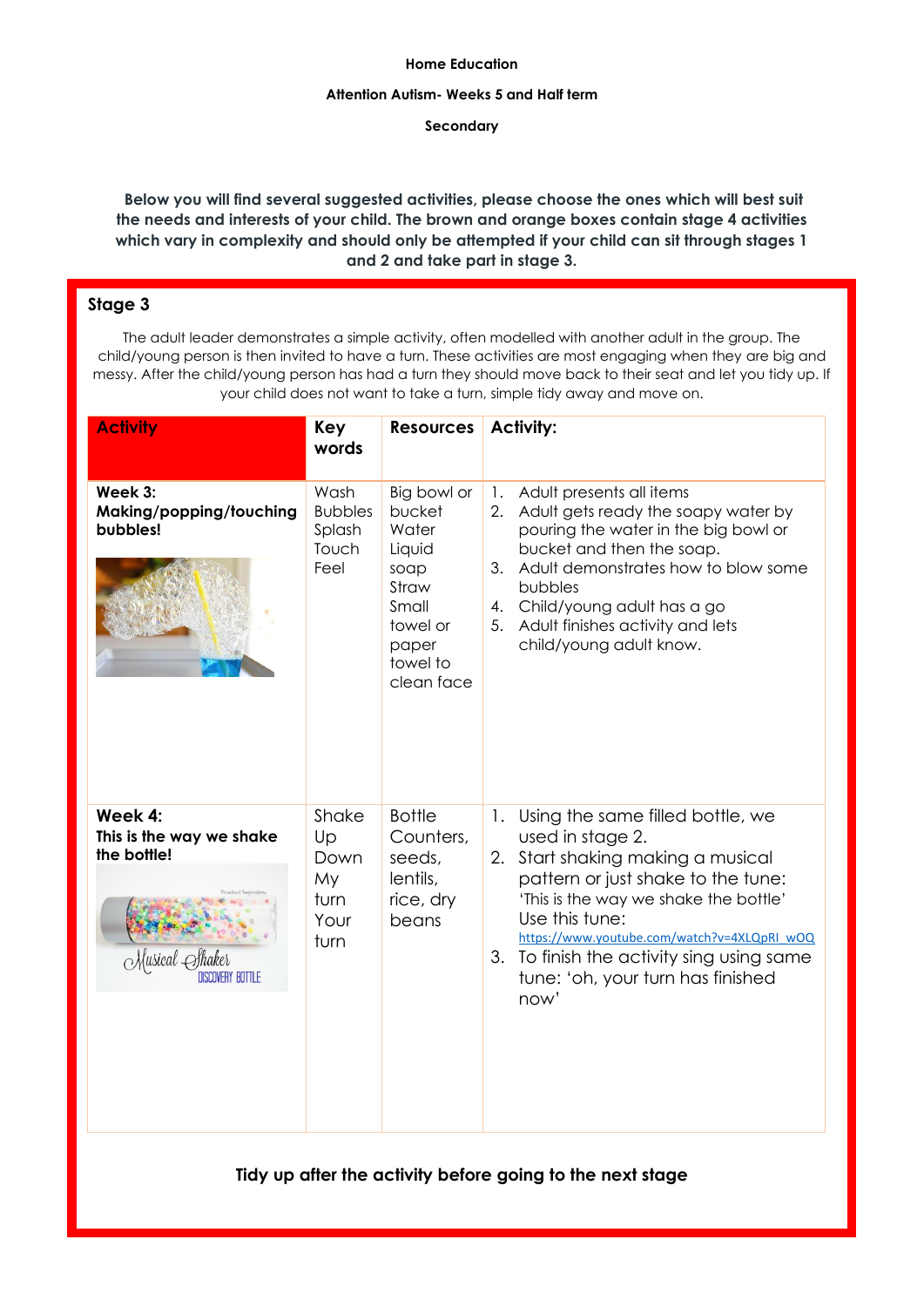#### **Attention Autism- Weeks 5 and Half term**

### **Secondary**

## **Stage 4:**

**When your child is able to sit through stages 1 and 2, then participate in stage 3, they are ready for stage 4. These activities are simple, short activities that should be easily achieved independently.** 

- 1. Adult shows how to do activity.
- 2. Child/Young person repeats activity as independently as possible.
- 3. Adult checks activity and the child packs it away.

| <b>Activity</b>                                                          | Key<br>words                                                        | <b>Resources</b>                                                                                                                                                                                         | What to do                                                                                                                                                                                                                                                                                                                                                                                                                                                                |
|--------------------------------------------------------------------------|---------------------------------------------------------------------|----------------------------------------------------------------------------------------------------------------------------------------------------------------------------------------------------------|---------------------------------------------------------------------------------------------------------------------------------------------------------------------------------------------------------------------------------------------------------------------------------------------------------------------------------------------------------------------------------------------------------------------------------------------------------------------------|
| <b>Funny faces:</b><br>Make a face using a plate<br>and food or objects. | Plate<br>Face<br>Eyes<br>Nose<br>Hair<br>Mouth<br>Food              | Paper plate<br>-Any objects<br>can be used to<br>represent a<br>face, food (in<br>this case<br>previously sliced<br>food-banana,<br>apple,<br>blackberries)<br>Nonedible<br>objects can be<br>also used. | Present the food/objects<br>$\bullet$<br>to young adult.<br>Use the food/objects to<br>$\bullet$<br>make a face and<br>announce when you put<br>the eyes, mouth, nose<br>and hair.<br>Once finished, leave it on<br>the table and you're your<br>child/young adult<br>another set of plate and<br>food/objects.                                                                                                                                                           |
| Make 2 different shakers.<br>Sorting activity                            | Sort<br><b>Different</b><br><b>Bottle</b><br>Open<br>Close<br>Shake | 2 bottles<br>2 different<br>ingredients:<br>corn and rice.<br>Counters and<br>small stones                                                                                                               | Open the bottle<br>$\bullet$<br>Separate the different<br>$\bullet$<br>objects you're going to<br>use (sorting activity)<br>Pour the seeds into the<br>bottle using your hand or<br>a small bag with a hole in<br>it.<br>Once the bottle is half full,<br>$\bullet$<br>put the lid on tightly.<br>Shake it to make music!<br>$\bullet$<br>Once finished, leave it on<br>$\bullet$<br>the table and give<br>child/young adult<br>another set of plate and<br>food/objects. |

**After they have finished and you have admired their work, tidy your set and ask them to tidy theirs**.